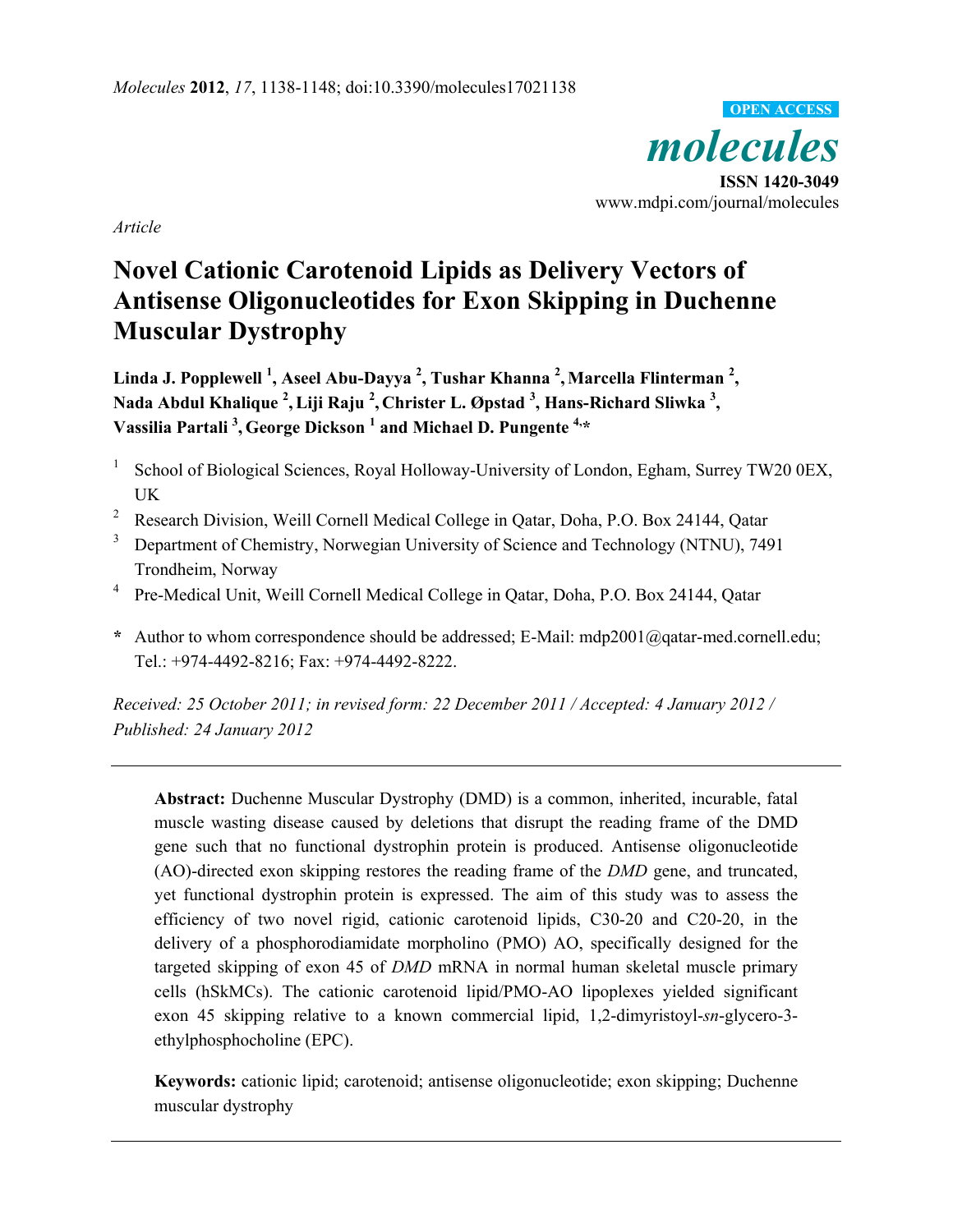#### **1. Introduction**

In a physiological context, carotenoids are best known as antioxidants electron donors to noxious radicals [1] and quenchers of harmful singlet oxygen [2]. Carotenoids show further anticancer [3] and antistroke activity [4], besides other not yet fully exploited therapies [5], together with the precedent article we present here, to the best of our knowledge, the first application of carotenoids in gene transfection.

Antisense oligonucleotides (AOs) are single-stranded DNA molecules, typically 13–25 nucleotides in length, synthesized to be complimentary to a unique RNA sequence. Antisense therapy is a form of treatment for genetic disorders for which a mutation of the genetic sequence of a particular gene is known to be responsible for a particular disease. In antisense therapy, the AO binds to the messenger RNA (mRNA) produced by that gene to inactivate it. Alternatively, the AO might be targeted to bind a splicing region on a pre-mRNA and modify the defective exon content of an mRNA so as to open the reading frame and allow the production of an essential protein product.

Interest in AO therapy has recently focused on addressing vital medical needs, such as cancer, viral infections, muscular and neurological diseases. Duchenne Muscular Dystrophy (DMD) is an incurable muscle wasting disease caused by a vast number of deletions that disrupt the reading frame of the *DMD* gene, so that no functional dystrophin protein is produced. Antisense oligonucleotide (AO) directed exon skipping restores the reading frame of the *DMD* gene, and truncated, yet functional dystrophin protein is expressed. While recent reports have shown the potential for AOs to ameliorate DMD [6–11], numerous anatomic and cellular barriers remain that prevent this therapy from realizing its full potential. Much effort over recent years has been focused on improving the delivery of AOs using both viral and non-viral carriers. While viral delivery is generally regarded as more effective, this approach has a number of drawbacks, specifically large-scale production cost, limited cargo capacity, safety concerns and the potential for an immune response against the viral vector. Although non-viral agents such as lipids and polymers have much lower transfection efficiencies compared to their viral counterparts, they are cheaper and easier to produce in bulk, they are not limited in their cargo capacity and can be administered repeatedly.

In the present study we report what is, to our knowledge, the first use of carotenoid-derived cationic lipids as delivery vectors of genetic material. Two novel cationic lipids, C30-20 and C20-20 (Figure 1), synthesized from carotenoic and retinoic acid (C30- and C20-acid), respectively, combined with a flexible icosan-1-ol chain coupled through a phosphocholine headgroup, were used to formulate lipoplexes with phosphorodiamidate morpholino (PMO) AOs designed to specifically target exon 45 skipping of the *DMD* mRNA and delivered into normal human skeletal muscle primary cells (hSkMCs). Skipping of exon 45 would have the potential to treat 8.1% of DMD patients, the second highest percentage of patients after skipping of exon 51 (13%) [12].

### **2. Results and Discussion**

#### *2.1. Synthesis of the Cationic Carotenoid Lipids C30-20 and C20-20*

The carotenoid lipids C30-20 and C20-20 were synthesized from commercial C30-carotenoid ester and C20-acid (retinoic acid). All intermediates and final products were purified after each step and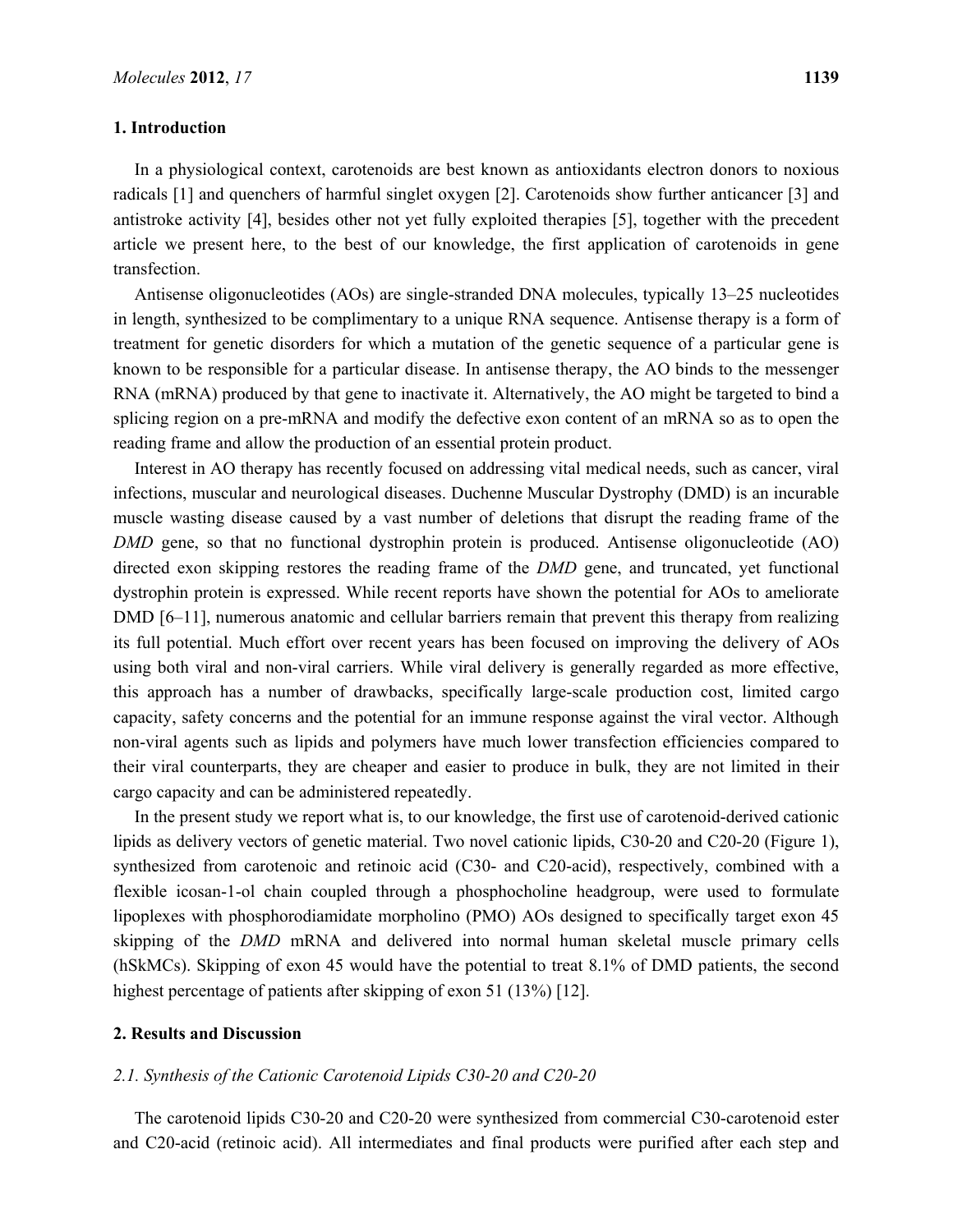fully characterized by thin-layer chromatography, ultraviolet-visible spectroscopy, low and high resolution mass spectrometry,  ${}^{1}H$ -,  ${}^{13}C$ - and  ${}^{31}P$ -NMR. All analytical data were found to be in accordance with known related compounds previously synthesized in our lab, and the detailed synthesis of C30-20 and C20-20 will be published elsewhere, together with the synthesis of other lipids of the C30-n and C20-n series. The structures of C30-20, C30-30, 1,2-dimyristoyl-*sn*-glycero-3 ethylphosphocholine (EPC) and cholesterol are shown in Figure 1.

**Figure 1.** Structures of cationic carotenoid lipids C30-20 and C20-20, together with commercially available cationic lipid EPC, and neutral co-lipid, cholesterol.



# *2.2. Verification of Annealing PMO to Leash*

Verification that the leash had annealed to the PMO was confirmed by agarose gel electrophoresis. Aliquots of leash alone and leashed PMO were run on a 3% agarose gel. The PMO and leash had annealed successfully as an increase in size (*i.e.*, slower moving band) was evident in leashed PMO relative to PMO alone (results not shown).

#### *2.3. Gel Retardation Assay*

PMO are uncharged molecules and will not migrate in agarose in a manner comparative to conventional deoxynucleic acids. The leash moiety does add charge and allows electrophoretic migration, thus enabling gel retardation evaluation. However, molecular weight comparisons with dsDNA migration markers cannot be made. Nevertheless, the size designation of 57 nt is denoted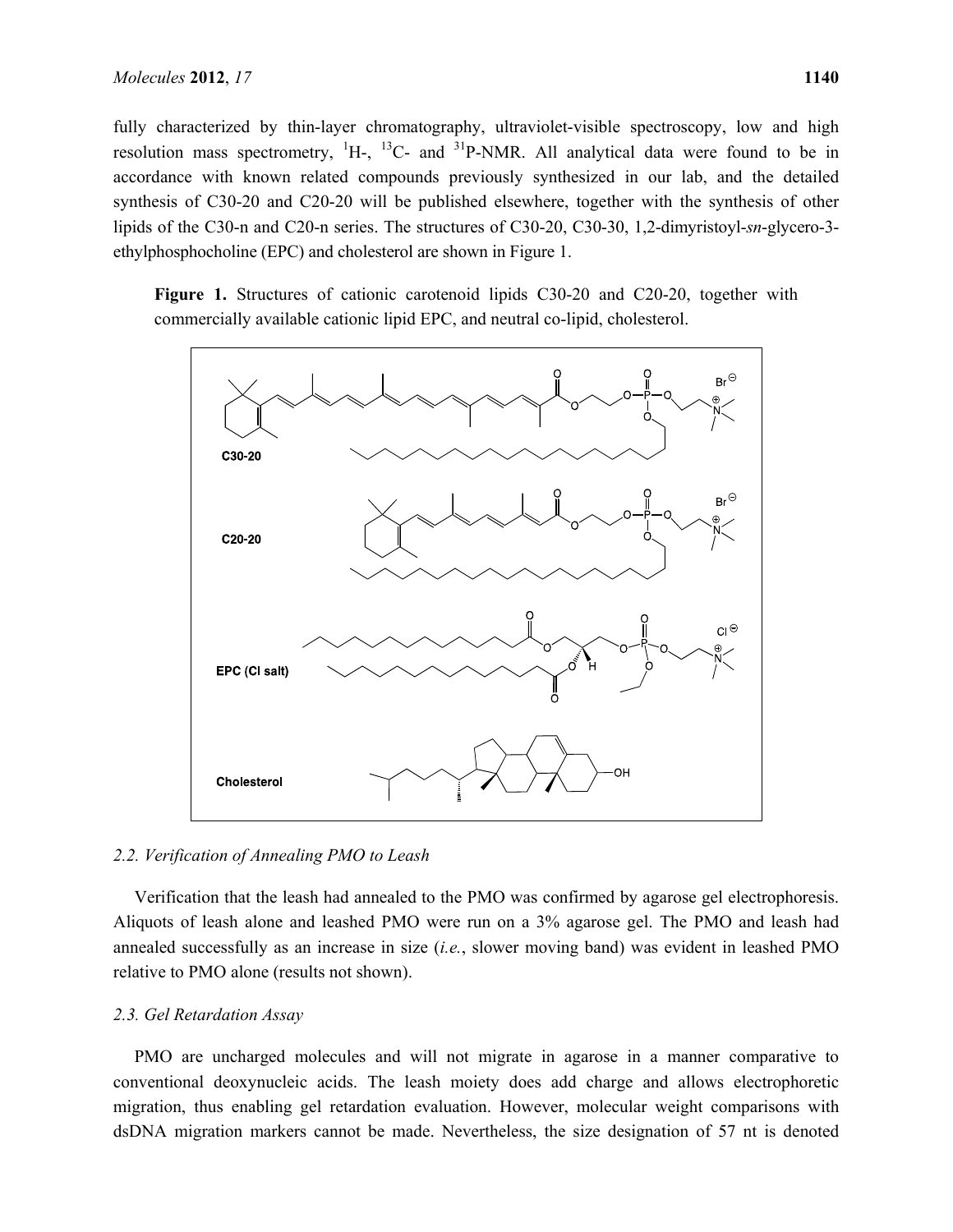beside the gel image in Figure 2, as this corresponds to the 30 mer PMO annealed with the 27 mer leash that contains 17 complimentary bases, leaving a 10 mer overhang. Complexation of negatively charged leashed PMO-AO with the cationic lipids results in a neutral particle once the negative charges of the nucleotides are paired with an equimolar amount of positively charged lipid molecules. Full gel retardation would then be expected once this equimolar pairing of (+/−) charges is achieved. However, structural and physicochemical differences between lipids may result in different packing properties of the various lipid/PMO-AO complexes. Complete gel retardation is not always observed with a 1:1 +/− charge ratio, suggesting that the properties of the various lipid/PMO AO lipoplexes are sensitive to the nature of the cationic lipid.

**Figure 2.** Gel retardation assay of EPC/Chol/PMO AO, C20-20/Chol/PMO AO and C30-20/Chol/PMO AO at (+/−) molar charge ratios 0.1:1 up to 20:1; low molecular weight marker run through a 3% TBE-agarose gel impregnated with the DNA gel stain, ethidium bromide. The gel was visualized using a Geliance transilluminator.



Lipid/PMO AO lipoplexes were prepared at various (+/−) molar charge ratios (nitrogen/phosphorus, or N/P ratios) ranging from 20:1–0.1:1 for lipoplexes EPC/Chol/PMO, C30-20/Chol/PMO and C20-20/Chol/PMO. The results of the gel retardation assay revealed that the C20-20/Chol/PMO complex resulted in the highest level of retention at a charge ratio of 20:1 (Figure 2). Neither the EPC/Chol/PMO or C30-20/Chol/PMO lipoplexes revealed complete retention even at charge ratios as high as 20:1.

### *2.4. Qualitative Assessment of Cell Viability*

At low (+/−) molar charge ratios (0.05:1 up to 0.25:1), the carotenoid lipid/PMO lipoplexes were well tolerated by hSkMCs upon visual inspection at 24 h, but some cell toxicity was evident at the higher (+/−) molar charge ratio of 0.5:1 for both carotenoid lipid/PMO lipoplexes tested (Figure 3).

### *2.5. Reverse Transcriptase-PCR Results*

To verify the efficiency of the lipoplex formulations for delivery of the targeted AO, hSkMCs were transfected with PMO AO oligomers specifically targeted for skipping exon 45 of the mRNA, and RNA was extracted after 24 h. As the levels of skipped transcript are generally very small relative to the full-length transcript, nested reverse transcriptase-PCR (RT-PCR) on the harvested RNA was required. RT-PCR was performed on 200 ng RNA from hSkMCs treated with three different lipoplex formulas, namely EPC/Chol/PMO, C30-20/Chol/PMO and C20-20/Chol/PMO.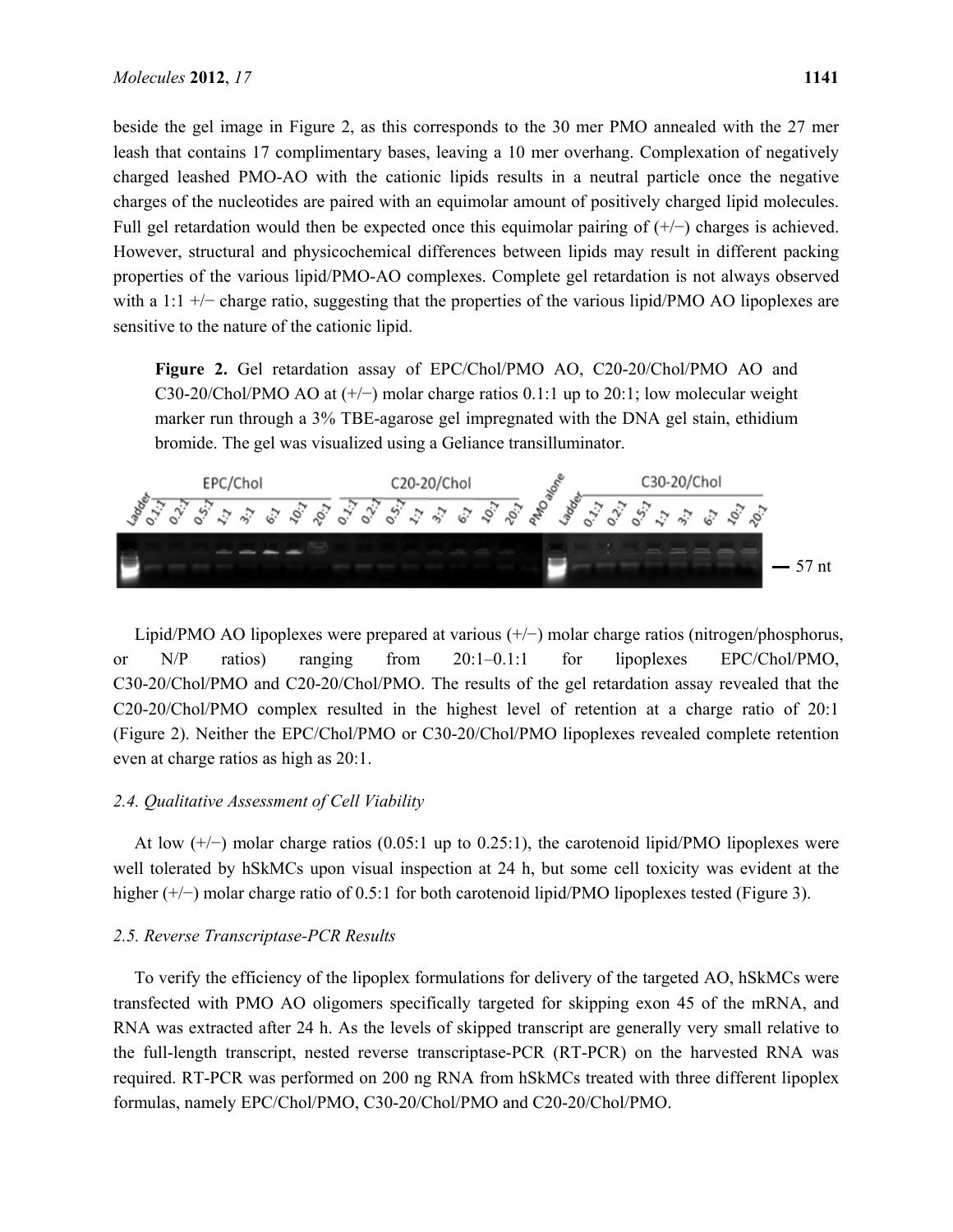**Figure 3.** Qualitative cell viability assessment by light microscopy of hSkMCs transfected with lipoplex formulations C20-20/Chol/PMO AO (**A**–**D**) and C30-20/Chol/PMO AO (**E**–**H**) at (+/−) molar charge ratios of 0.05:1 (**A**, **E**), 0.1:1 (**B**, **F**) 0.25:1 (**C**, **G**) and 0.5:1 (**D**, **H**) at 24 h.



Agarose gel electrophoresis separation of products for charge ratios up to 0.5:1 for each lipid is shown in Figure 4 (results not shown for charge ratios 0.05:1).

**Figure 4.** (**A**)–(**C**) Comparison of efficiency of various lipid/PMO AO complexes (each performed in triplicate) to induce skipping of exon 45 in RNA from hSkMCs. Nested RT-PCR was performed on 200 ng from hSkMCs treated with lipoplex formulations, EPC/Chol/PMO (**A**), C20-20/Chol/PMO (B) and C30-20/Chol/PMO (**C**) at 250 nmol/L at the ratios indicated. The obtained products were separated by agarose gel (1.5%) electrophoresis against Hyper ladder IV. The full-length product (exons 44-48) is 657 bp and the skipped product (exons 44, 46-48) is 481 bp in size. Non-transfected controls are shown in **D**.

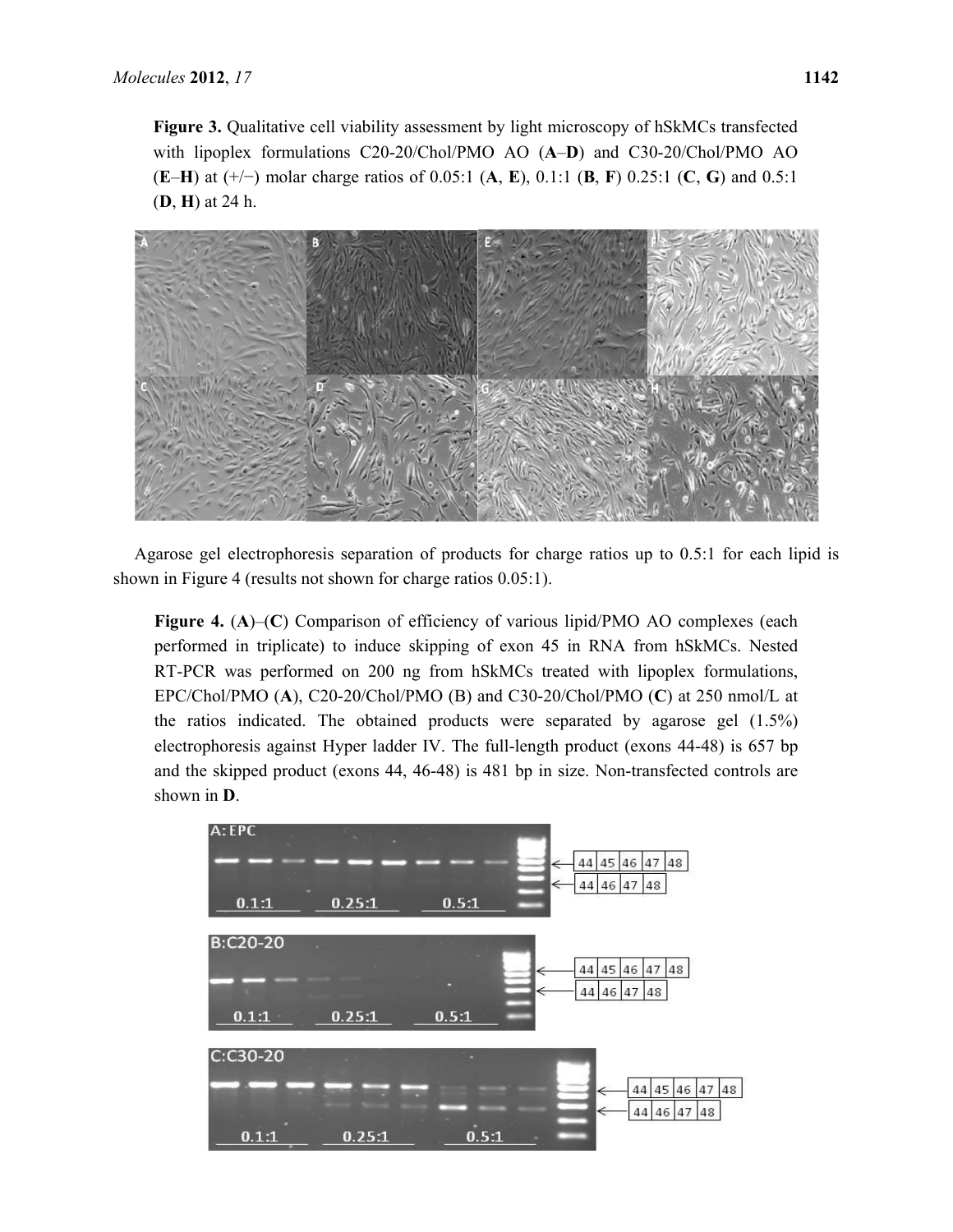# **Figure 4.** *Cont.*



Future work will therefore include time-course studies to establish in further detail the efficacy of our novel vectors. To normalize for RNA quality within the RT-PCR assay, amplification of the housekeeping gene, ribosomal 18s was also performed (Figure 5, results not shown for charge ratios  $0.05:1$ ).

**Figure 5.** RT-PCR amplification of ribosomal 18s housekeeping gene to assess comparative RNA quality between samples transfected with various lipid/PMO AO complexes. 100 ng of RNA harvested from hSkMCs treated with lipoplex formulations, EPC/Chol/PMO, C20-20/Chol/PMO and C30-20/Chol/PMO at 250 nmol/L at the ratios indicated was subjected to RT-PCR amplification. The obtained products were separated by agarose gel (2.5%) electrophoresis against Hyper ladder V. The expected product is around 130 bp in size.



Equal amounts of RNA (100 ng) were subjected to RT-PCR amplification; the poor quality of RNA harvested from cells transfected with C20-20/Chol/PMO at a charge ratio of 0.5:1 is evident. This explains the failure of exon 44-48 amplification by nested RT-PCR in these samples. The poor RNA quality is likely to be the result of the toxicity seen for C20-20/Chol/PMO at the charge ratio of 0.5:1 (Figure 3, **D**). Semi-quantification of levels of skipping was assessed using densitometry and is shown in Figure 6. A significantly higher level of skipping was observed for the two carotenoid lipids over a range of charge ratios compared to the same charge ratios of EPC lipid. The greatest level of exon 45 skipping for lipid C30-20 was observed at  $68.3 \pm 25.9\%$  at a  $(+/-)$  charge ratio of 0.5:1 (p = 0.0493, paired t-test relative to the same charge ratio of EPC), and for lipid C20-20 was 29.7  $\pm$  2.3%, at a (+/−) charge ratio of  $0.25:1$  (p = 0.0301, paired t-test, relative to the same charge ratio of EPC) with 250 nM leashed PMO (Figure 6). Charge ratios beyond 1:1 for both carotenoid formulations resulted in significant cell death (data not shown). At the  $(+/-)$  charge ratios tested, the two carotenoid lipids achieved greater exon 45 skipping in hSkMCs relative to the commercial lipid, EPC. A limitation of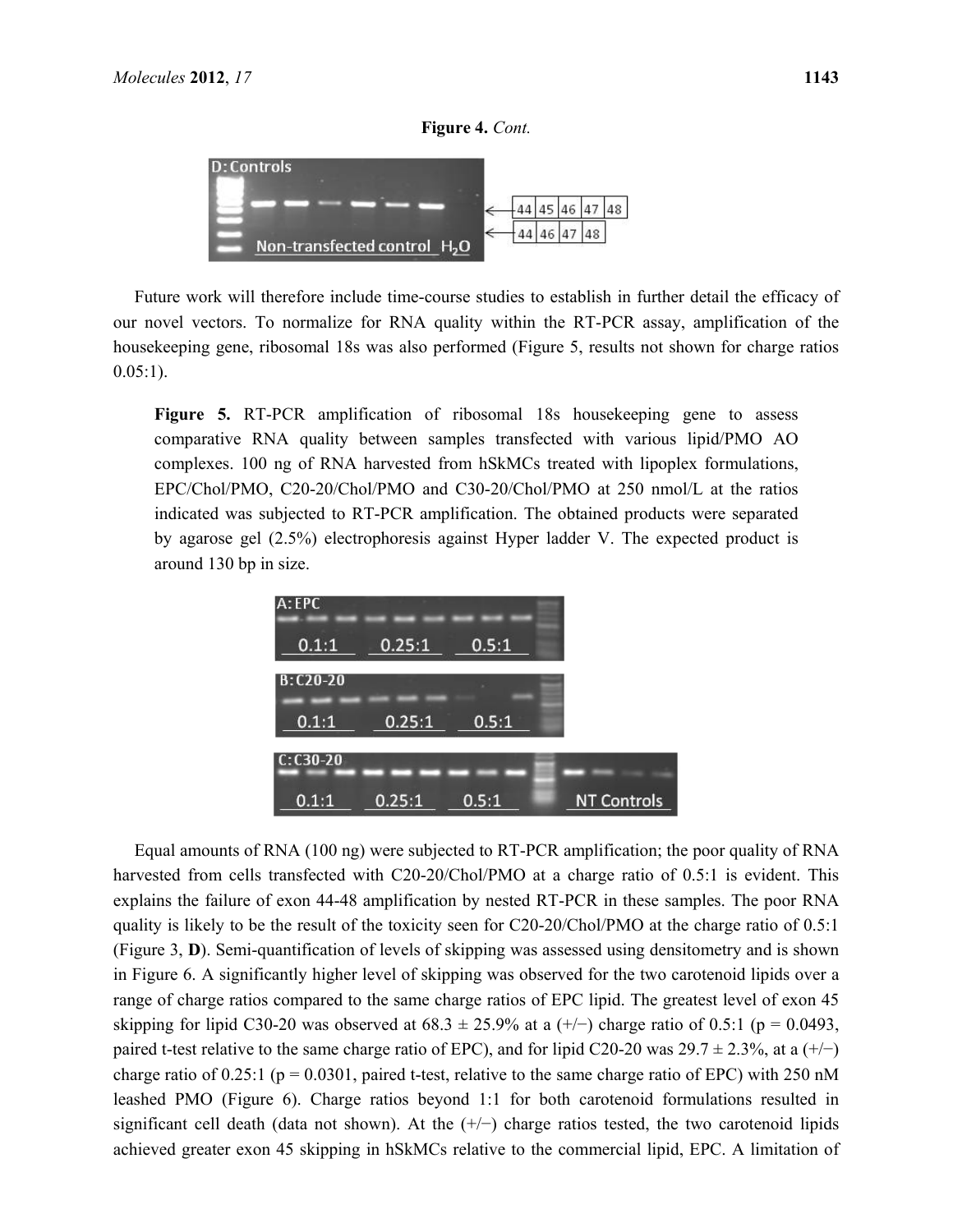this study was the short differentiation time interval of twenty-four h used. As a result, the cells may not have been fully differentiated. This time point was chosen on the basis of previous experience from our lab with the commercial reagent, lipofectin (Invitrogen) [9,14]. Under identical experimental conditions in parallel experiments, up to 50% exon skipping was observed when using the commercial reagent, lipofectin (Invitrogen) at a ratio of 1:4 (data not shown).

**Figure 6.** Comparison of lipoplex formulations (EPC/Chol/PMO, C30-20/Chol/PMO and C20-20/Chol/PMO at 250 nmol/L) to produce exon 45 skipping in hSkMCs over a range of charge ratios.



# **3. Experimental**

### *3.1. Materials and Methods*

Lipids EPC and cholesterol were obtained from Youjin Corporation (Seoul, Korea) and Avanti Polar Lipids (Alabaster, USA), respectively. PMO AO h45A30/1 (sequence available on request) was purchased from Gene Tools (Philomath, OR, USA), complementary leash h45A30/1L (sequence available on request) and RT-PCR primers from Eurofins MWG Operon (Ebersberg, Germany). Normal human skeletal muscle primary cells (hSkMCs) were purchased from TCS cellworks (Buckingham, UK), skeletal muscle cell growth and differentiation media plus supplements from PromoCell GmbH (Heidelberg, Germany), GeneScript RT-PCR system kit and 2× PCR Master Mix with cresol red from GeneSys Ltd. (Camberley, Surrey, UK). QIAshredder kit and RNeasy Mini kit were purchased from Qiagen Ltd. (Crawley, UK). Agarose, buffers and antibiotics were purchased from Invitrogen Ltd. (Paisley, UK). All solvents and chemical reagents were obtained from Sigma Aldrich (St. Louis, MO, USA) unless otherwise stated. Dichloromethane was obtained from Alfa Aesar (West Hill, MA, USA).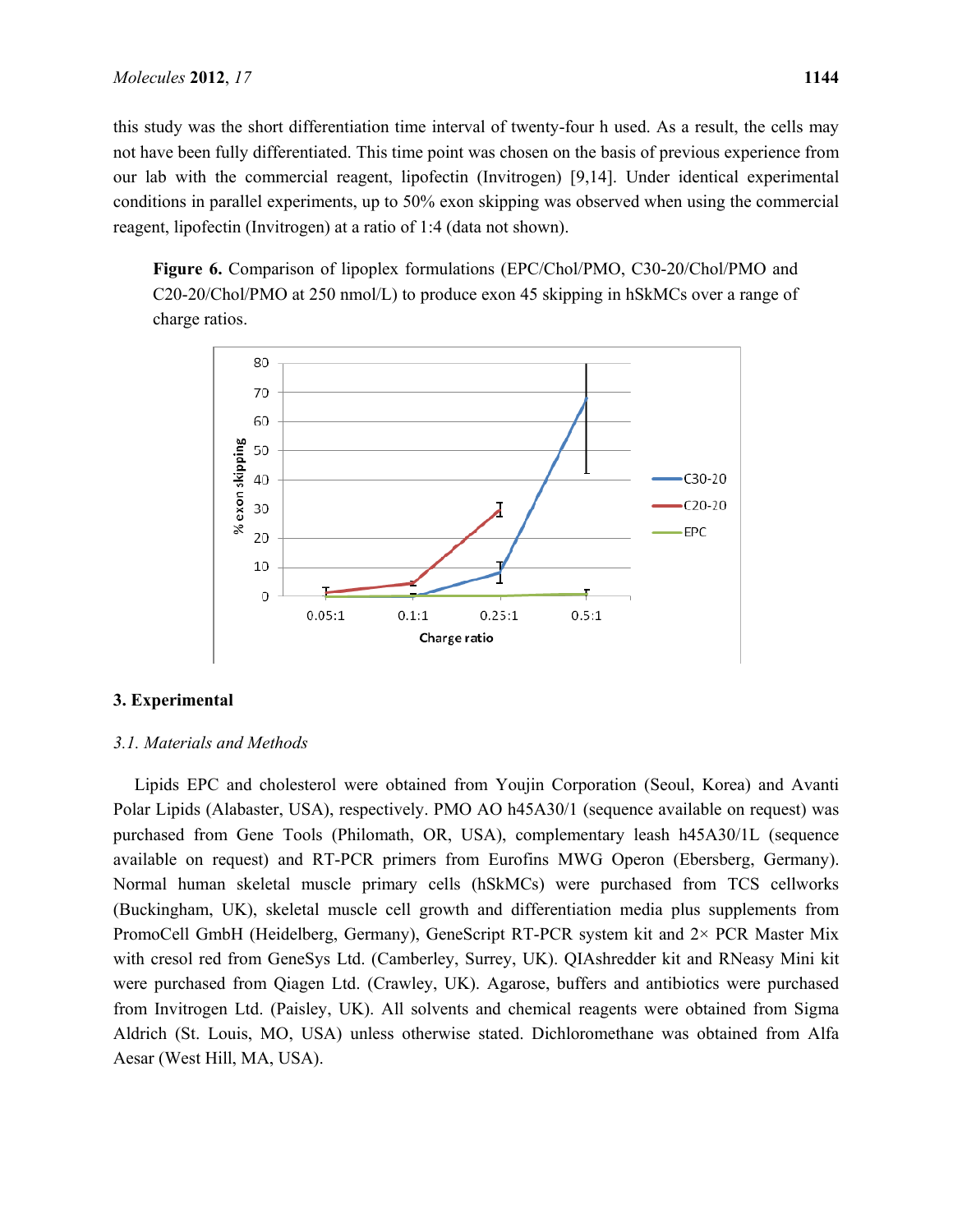# *3.2. Synthesis of Cationic Carotenoid Lipids, C30-20 and C20-20*

Lipids C30-20 and C20-20 were synthesized from commercial C30-carotenoid ester and C20-acid (retinoic acid). 2-Chloro-1,3,2-dioxaphospholane was reacted with dimethylamine, ethylene glycol, Br<sub>2</sub> and 1-icosanol to bromoethylicosylhydroxyethyl phosphate, which was esterified with β-apo-8´carotenoic acid (C30 acid) and retinoic acid (C20 acid), followed by aminolysis to the lipids C30-20 and C20-20, respectively. The details will be published elsewhere.

# *3.3. Liposome and Lipoplex Formulation*

#### 3.3.1. Ethanolic stock Solutions

Ethanolic stock solutions were made for each individual cationic lipid and co-lipid by dissolving a known amount of lipid in dichloromethane in a round-bottom flask. The dichloromethane solutions were placed on a rotary evaporator for two hours to obtain a film. The film was dissolved in a known amount of anhydrous alcohol, and once dissolved the alcohol stock was stored at −80 °C.

# 3.3.2. Liposome Formulations

Hydrated liposomal (cationic lipid/co-lipid) formulations (namely, EPC/Chol, C30-20/Chol and C20-20/Chol, all at a cationic lipid/co-lipid molar ratio of 3:2) were generated from stock solutions from thin films by combining the required amounts of each alcohol solution of lipid and co-lipid, as determined by calculation of desired ratios, and removing the ethanol under reduced pressure. The thin films were then dissolved in a known amount of sterile water, followed by sonication to give a 2 mM final solution of hydrated stocks. These hydrated stock liposomal solutions were stored overnight at 4 °C. Before use, the hydrated stocks were warmed to 37 °C for 5 min in a water bath, then sonicated for 30 min.

#### 3.3.3. Preparation of Leashed PMO-AO

PMOs are unable to enter cells *in vitro* due to their lack of charge. Charge is introduced by annealing the PMOs to complementary phosphorothioate-capped oligodeoxynucleotide leashes. The complementary sequence of the PMO is 17 bases long, with tails at either end. The tails of the leash are always of the sequence 'gattg'  $(5'$  to 3') at the 5' end of the PMO, and 'gtgat'  $(5'$  to 3') at the 3' end of the PMO. Leash/PMO stocks were prepared at 100  $\mu$ M by mixing 12.5  $\mu$ L 10× PBS with 7.5 µL RNase-, DNase-free H<sub>2</sub>O, 25 µL leash (200 µM) and 5 µL PMO (1 mM) and annealed by gradual decrease in temperature from 94 °C in a thermal cycler, according to the method recommended by Gebski *et al.* [13]. Leashed PMOs were stored at 4 °C for a maximum of 6 weeks.

### 3.3.4. Verification of Annealing PMO to Leash

Verification of annealing PMO to leash was established by running aliquots of leash alone and leashed PMO on a 3% agarose gel; an increase in size should be evident in leashed PMO relative to PMO alone, if PMO and leash have hybridized effectively.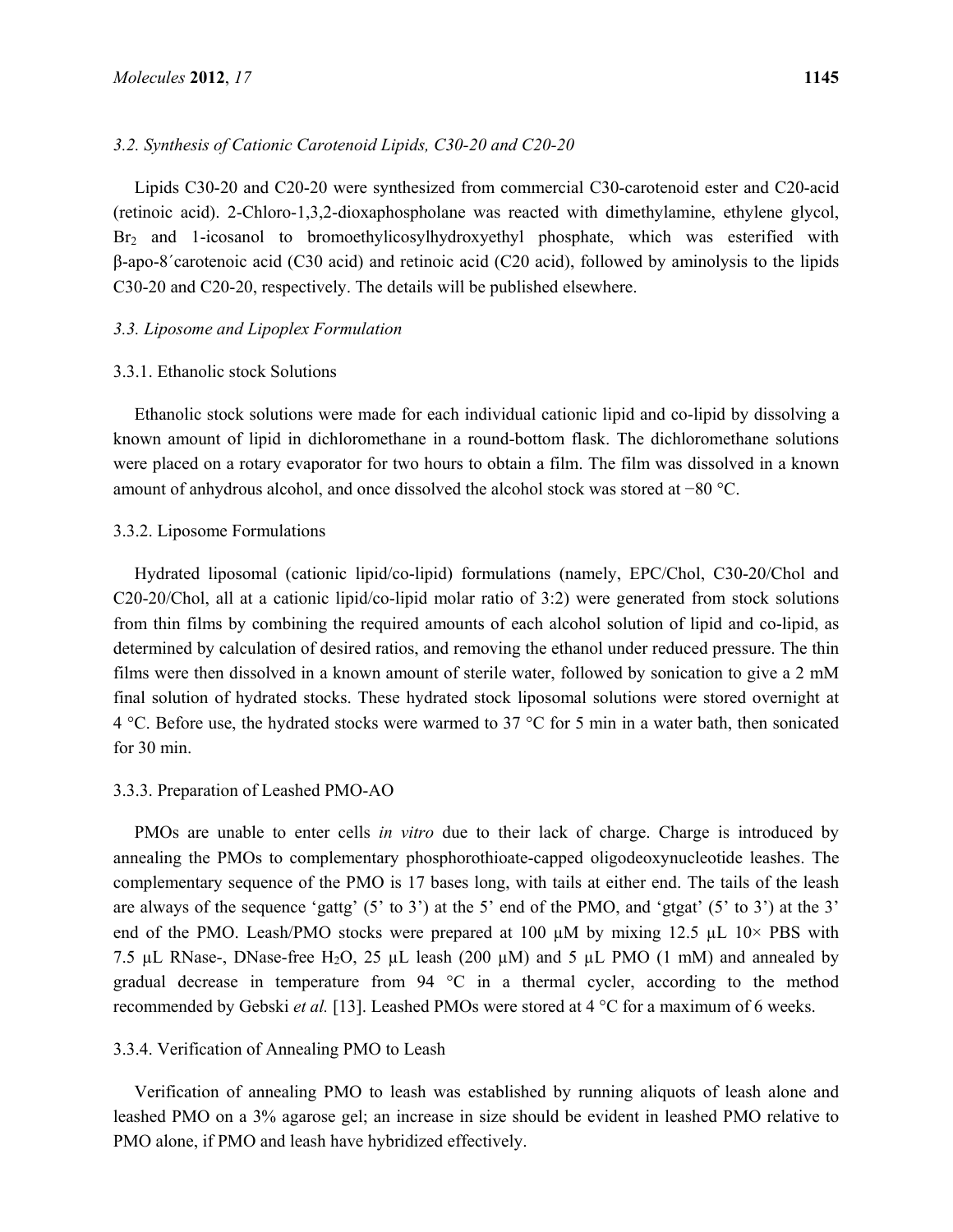Lipid/PMO-AO lipoplexes were formulated by adding equal volumes of liposome solution to PMO-AO at the desired charge ratio. The liposome particles were serially diluted to obtain varying cationic lipid/leash (N/P, or  $+/-$ ) molar charge ratios at a given volume.

# *3.4. Bioassays*

# 3.4.1. Gel Retardation Assay

A gel retardation assay is a common technique, used in the context of this proposal to study the interaction between cationic lipids and AO. Briefly, the lipid/PMO-AO complexes, incubated in 20 mM HEPES, pH 5.5 were mixed with loading dye (bromophenol blue) and loaded onto the 3% agarose gel impregnated with ethidium bromide. The gel was then run at 105 V for 120 min in TBE buffer. The rate at which different molecules move through the gel was determined by their size and charge, and to a lesser extent, their shape.

# 3.4.2. Transfection of normal human skeletal muscle primary cells (hSkMCs)

Cells were seeded in a 6-well culture plate at a density of  $8 \times 10^4$  cells/well and cultured till ~80% confluence. The growth medium was removed and replaced with 2 mL pre-warmed differentiation medium and cells incubated at 37  $\degree$ C, 5% CO<sub>2</sub> for 1 h. During this 1-hour incubation with differentiation medium, the lipid:leashed PMO:DMEM mixes were prepared and incubated for 30 min at RT. The differentiation medium was removed and wells were rinsed with 2 mL DMEM. A 1 mL aliquot of lipid:PMO:DMEM mix was added into each well and cells were incubated at 37 °C, 5%  $CO<sub>2</sub>$  for 4 h. The lipid:PMO:DMEM mix was then replaced with 2 mL pre-warmed differentiation media. RNA was extracted after 24 h.

## 3.4.3. RNA Extraction and Purification

RNA extraction and purification was performed using the QIAgen RNeasy mini kit and has previously been described [14]. In brief, cells were lysed with buffer RLT, and lysates were homogenized with a QIAshredder column. RNA was purified with a RNeasy mini column containing an silica-gel membrane, washed with RW1 and RPE buffers and eluted with RNase-free  $H_2O$  and the concentration were measured using a ND-1000 Spectrophotometer (©Nano Drop).

### 3.4.4. RT-PCR

For assessment of exon 45 skipping 200 ng RNA was amplified by semi-nested RT-PCR. Primers used in the first round were forward h43f (5'-ACAACAAAGCTCAGGTCGGA-3') and reverse h49r (5' ATCTCTTCCACATCCGGTTG. RT-PCR was performed at 45  $^{\circ}$ C for 30 min, 92  $^{\circ}$ C for 5 min; then 20 cycles of 92 °C for 30 s, 60 °C for 30 s, 68 °C for 90 s; followed by 68 °C for 10 min in a reaction mix containing 300 nM of each primer, 200  $\mu$ M dNTPs, 1.5 mM MgSO<sub>4</sub> and 0.625 U GeneScript enzyme mix. A 2 μL aliquot of the first round product was further amplified in a second round using forward h44f (5'-CAGTGGCTAACAGAAGCTGAAC-3') and reverse h48r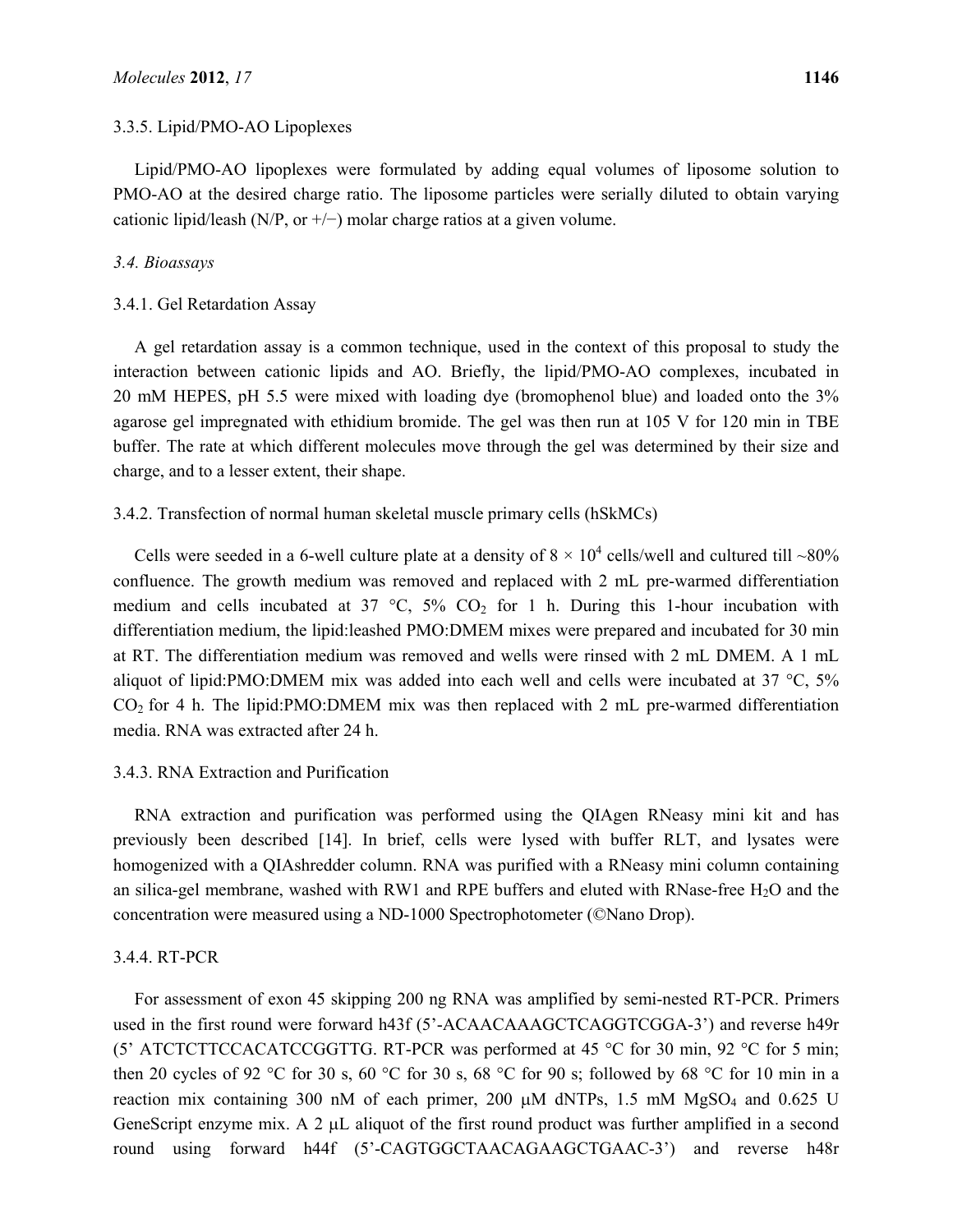(5'-CTTATGGGAGCACTTACAAGC-3') primers. PCR was performed at 92 °C for 2 min, then 30 cycles of 92 °C for 30 s, 66 °C for 30 s and 68 °C for 90 s; followed by 68 °C for 10 min in a reaction mix containing 300 nM of each primer,  $0.625$  U Taq polymerase, 200  $\mu$ M dNTPs and 1.5 nM MgCl<sub>2</sub>. For assessment of RNA quality between samples transfected with various lipid/PMO AO complexes, 100 ng of RNA was subjected to RT-PCR amplification using ribosomal 18s housekeeping primers. PCR amplification was performed at 92 °C for 2 min, then 30 cycles of 92 °C for 30 s, 60 °C for 30 s and 68 °C for 90 s, followed by 68 °C for 10 min in a reaction mix containing 100 nM of each primer,  $0.625$  U Taq Polymerase, 200  $\mu$ M dNTPs and 1.5 nM MgCl<sub>2</sub>. The obtained products were separated by agarose gel (2.5%) electrophoresis against Hyper ladder V.

# **4. Conclusions**

The novel cationic carotenoid lipids C30-20 and C20-20 were formulated into liposomes with the neutral co-lipid, cholesterol, as was the commercial cationic lipid, EPC. Each of these was subsequently formulated into lipoplexes containing leashed PMO capable of producing exon 45 skipping in hSkMCs; 29.7% exon skipping was achieved with C20-20/Cholesterol at a N/P  $(+/-)$ molar ratio of 0.25:1, and 68.3% with C30-20/Cholesterol, each at a N/P  $(+/-)$  molar charge ratio of 0.5:1. The C30 carotenoids performed significantly better at lower charge ratios as compared to the commercial cationic lipid, EPC. This study shows that carotenoid lipids have potential as delivery vectors for antisense oligonucleotides for exon skipping in Duchenne Muscular Dystrophy.

# **Acknowledgments**

This publication was made possible by grants from the Qatar National Research Fund under the Undergraduate Research Experience Program, award UREP09-104-3-020, and the National Priorities Research Program, award NPRP08-705-3-144. Its contents are solely the responsibility of the authors and do not necessarily represent the official views of the Qatar National Research Fund. We thank H. Ernst, BASF SE, Ludwigshafen Germany for a generous gift of C30-acid.

# **Conflict of Interest**

The authors declare no conflict of interest.

# **References and Notes**

- 1. Krinsky, N.I. Carotenoids as antioxidants. *Nutrition* **2001**, *17*, 815–817.
- 2. Baltschun, D.; Beutner, S.; Briviba, K.; Martin, H.-D.; Paust, J.; Peters, M.; Röver, S.; Sies, H.; Stahl, W.; Steigel, A.; *et al.* Singlet Oxygen Quenching Abilities of Carotenoids. *Liebigs Ann.*  **1997**, *1997*, 1887–1893.
- 3. Sharoni, Y.; Danilenko, M.; Dubi, N.; Ben-Dor, A.; Levy, J. Carotenoids and transcription. *Arch. Biochem. Biophys.* **2004**, *430*, 89–96.
- 4. Lockwood, S.F.; Gross, G.J. Disodium disuccinate astaxanthin (Cardax): Antioxidant and antiinflammatory cardioprotection. *Cardiovasc. Drug Rev.* **2005**, *23*, 199–216.